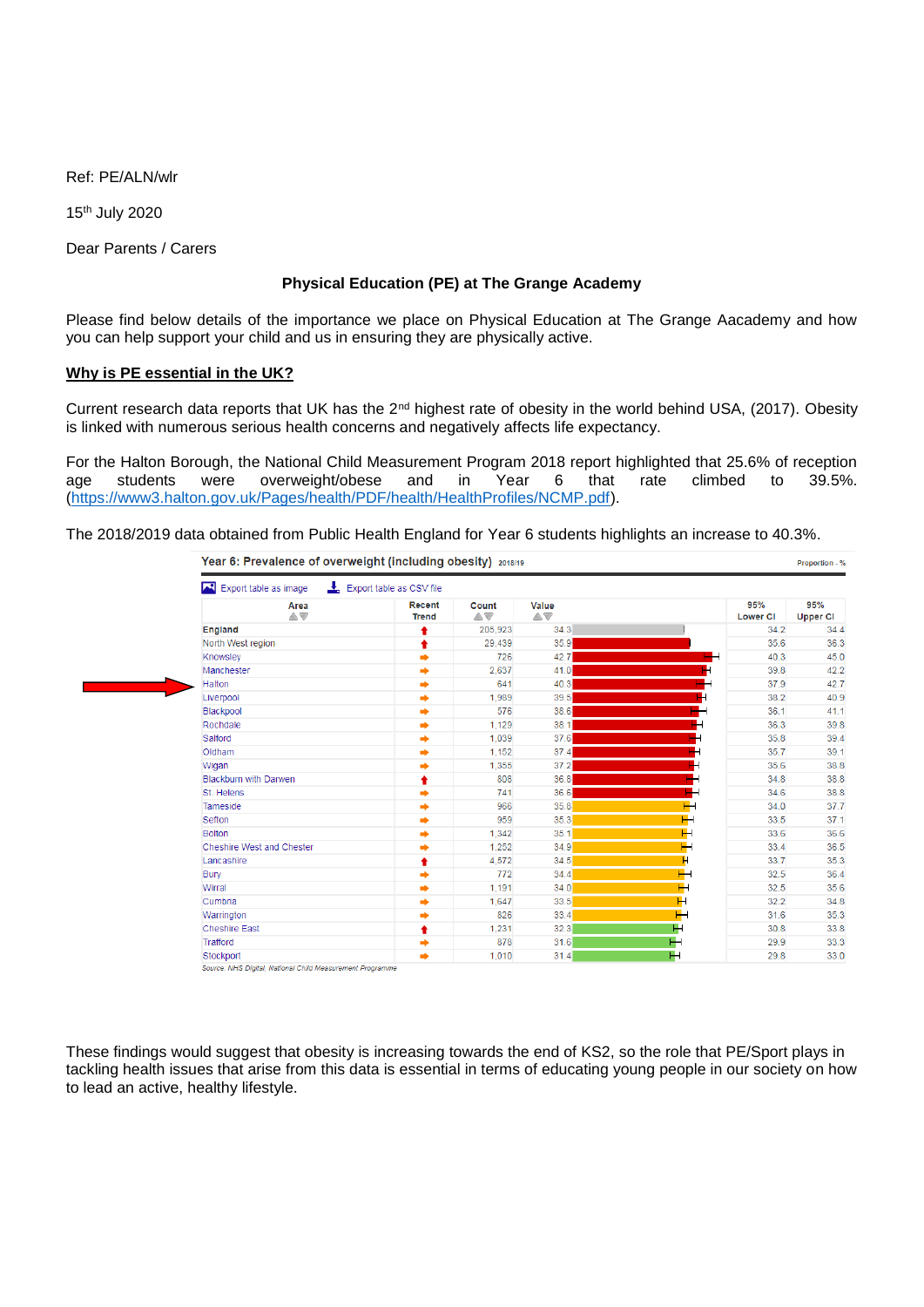#### **What is our mission for PE?**

Our **intent** for PE is that: Students appreciate the benefits of being active in a variety of roles and activities, and be inspired and to live a full and healthy lifestyle beyond life at The Grange Academy.

Our **goal** for PE is that we maintain a broad curriculum including a number of practical activities (12) and additional academic courses to enable a multitude of opportunities for potential future level of study/employment and furthermore instil confidence, knowledge and inter-personal skills to enable students to engage in physical activity beyond the classroom.

Our **aim** is that students enjoy being active and develop their knowledge of the benefits of leading a balanced, healthy, active lifestyle beyond education to promote longevity of life.

#### **How can you help as parents/carers of our students?**

Parental support to ensure engagement in physical education is essential and as a school, we provide multiple opportunities for all students to actively participate.

In addition to PE lessons, there will also be extra-curricular opportunities after school which we would encourage students to attend. Please can you encourage your child to attend these after school sessions and it would be great if students could also be involved with local sports clubs in the community.

In terms of PE lessons, **each student is required to bring their PE kit to every lesson. Even if they are ill or unable to participate they can undertake a suitable role** such as; coach, referee, leader or analyst. Students who do not bring their own kit will be provided with and expected to wear a spare clean kit, which will be returned to school after use.

I have highlighted below which days your son/daughter has their PE lessons and should have their PE kit with them for your convenience.

Thank you for supporting your child to lead a healthy, active lifestyle and if you have any concerns please do not hesitate to get in touch.

|     | A - Monday | A - Tuesday | A - Wednesday | A - Thursday | A - Friday |
|-----|------------|-------------|---------------|--------------|------------|
| Y7  | 7P3/7P4    |             |               | 7P1/7P2      | 7P3/7P4    |
| Y8  | 8P4/8P5    | 8P1/8P2/8P3 | 8P1/8P2/8P3   |              |            |
| Y9  | 9P1/9P2    | 9P3/9P4/9P5 | 9P3/9P4/9P5   |              | 9P1/9P2    |
| Y10 |            |             |               | YEAR 10      | YEAR 10    |
| Y11 |            |             | YEAR 11       |              | YEAR 11    |
|     |            |             |               |              |            |

|     | <b>B</b> - Monday | <b>B</b> - Tuesday | <b>B</b> - Wednesday | <b>B</b> - Thursday | <b>B</b> - Friday |
|-----|-------------------|--------------------|----------------------|---------------------|-------------------|
| Υ7  |                   | YEAR <sub>7</sub>  |                      | 7P1/7P2             | YEAR <sub>7</sub> |
| Y8  | 8P4/8P5           | 8P1/8P2/8P3        | 8P4/8P5              |                     | YEAR 8            |
| Y9  | YEAR 9            |                    | 9P1/9P2              | 9P3/9P4/9P5         |                   |
| Y10 |                   |                    | YEAR 10              | YEAR 10             |                   |
| Y11 | YEAR 11           |                    |                      |                     | YFAR 11           |

(Please highlight your child's classes as appropriate.)

Kind regards,

Mr P Allen Head of PE The Grange Academy